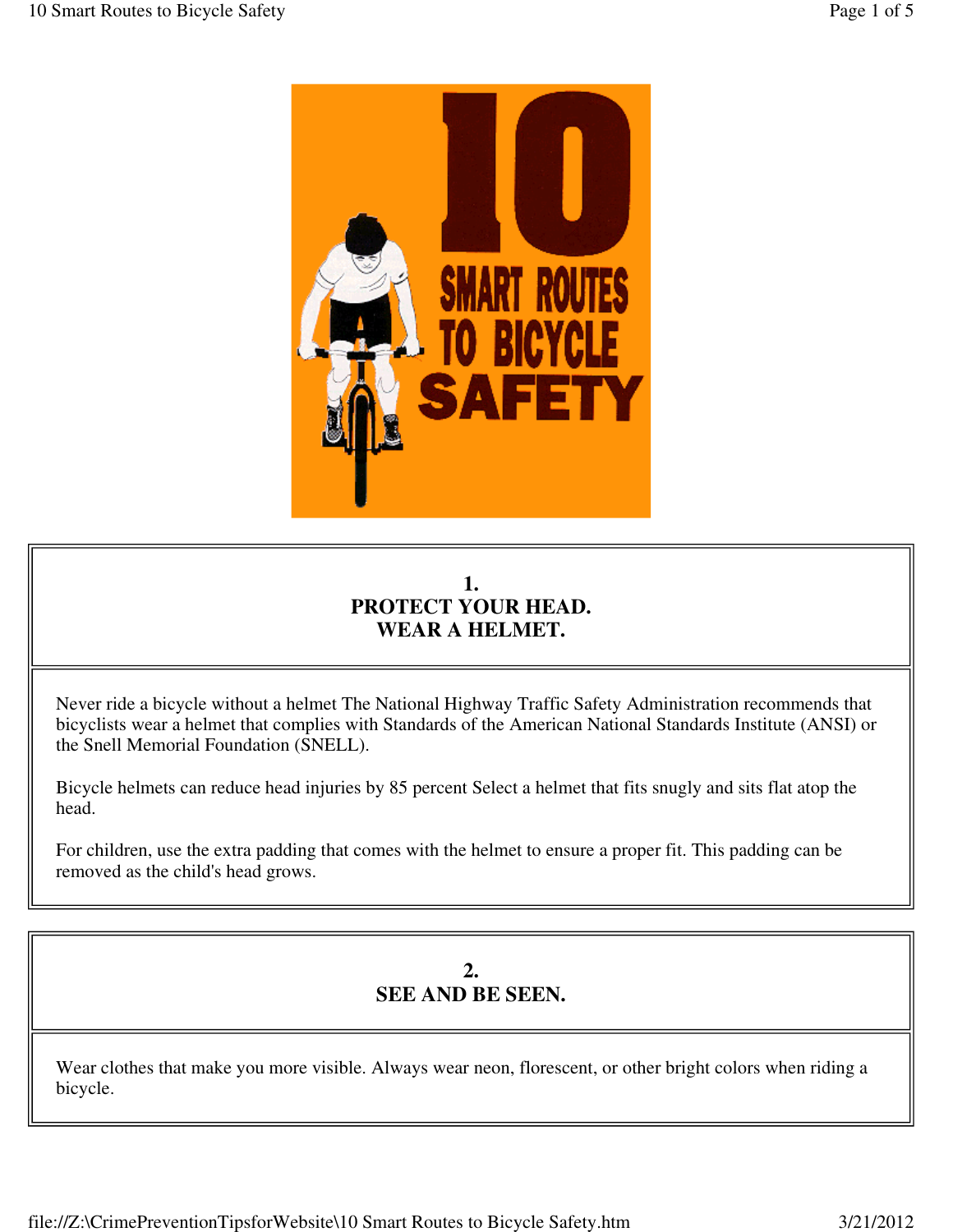# **3. AVOID BIKING AT NIGHT.**

It is far more dangerous to bicycle at night than during the day. Most bicycles are equipped for daylight use and need to be adapted for nighttime use.

To ride at night, you should do the following:

- Ride with reflectors that meet U.S. Consumer Product Safety Commission requirements. These should be permanently installed on bicycles for daytime use also. If a carrier is added, make sure the rear reflector remains visible.
- Add the brightest lights you can find to the front and rear of your bicycle.
- Wear retro-reflective clothing or material-not just white or florescent-especially on your ankles, wrists, back, and helmet.
- Only ride in areas familiar to you Brightly lit streets are best Always assume you are not seen by a driver.

#### *Young children should not ride at night.*

### **4. STAY ALERT. ALWAYS KEEP A LOOKOUT FOR OBSTACLES IN YOUR PATH.**

Stay alert at all times. Watch out for potholes, cracks, expansion joints, railroad tracks, wet leaves, drainage grates, or anything that could make you fall.

Before going around any object, scan ahead, and behind you for a gap in traffic. Plan your move, signal your intentions, and then do what you planned. If you are unsure, or lack the skill to handle an especially rough area, pull off to the right side of the road and walk your bicycle around the rough area.

Be especially careful in wet weather and when there could be ice or frost on your path.

- Cross all railroad tracks at a 90 degree angle and proceed slowly.
- Use special care on bridges.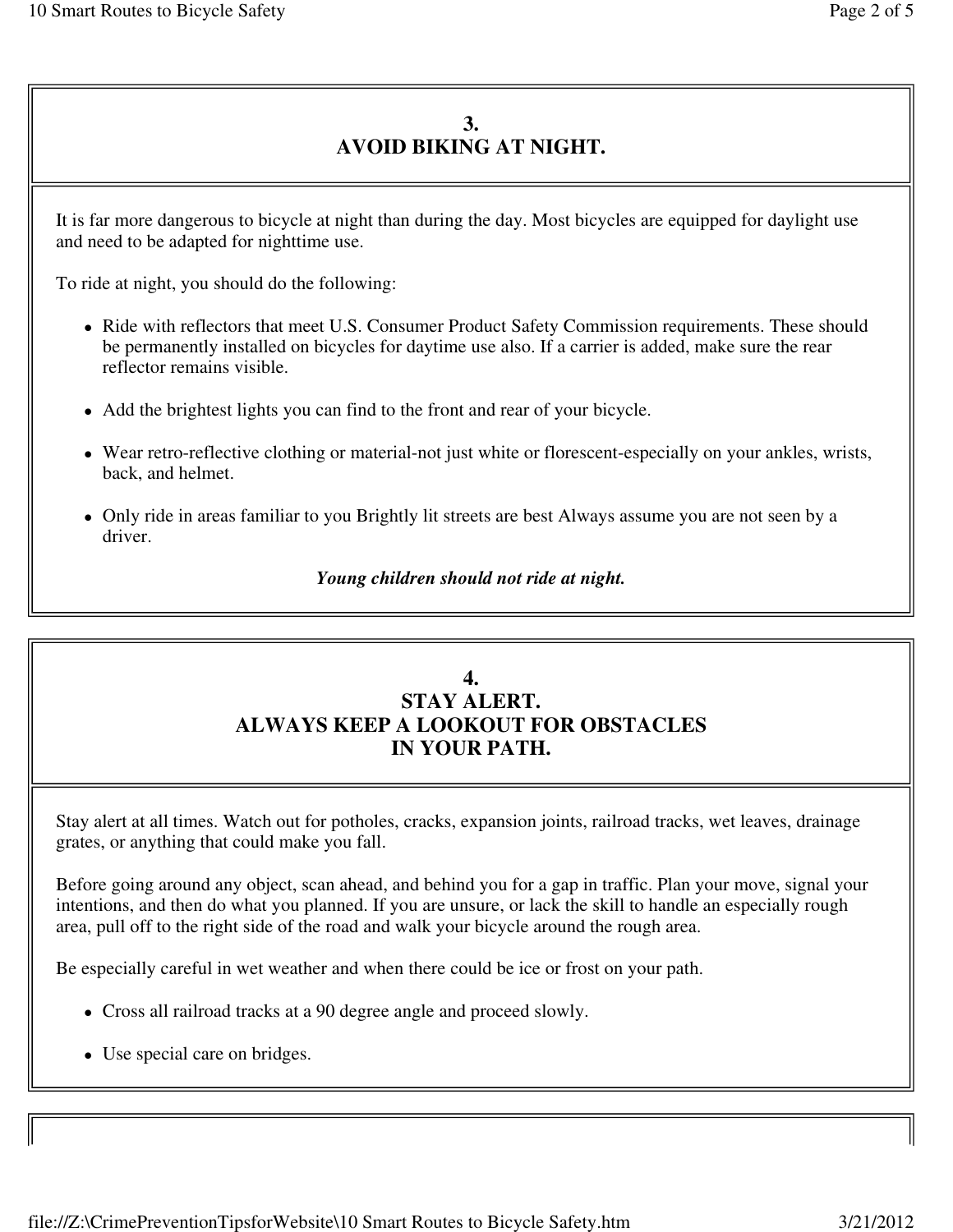### **5. GO WITH THE FLOW. THE SAME WAY IS THE RIGHT WAY.**

Ride on the right side in a straight predictable path. Always go single file in the same direction as other vehicles. Riding against traffic puts you where motorists don't expect you. They may not see you, and may pull across your path, or turn into you.

Young children, typically under the age of nine, are not able to identify and adjust to many dangerous traffic situations, and therefore, should not be allowed to ride in the street unsupervised. Children who are permitted to ride in the street without supervision should have the necessary skills to safely follow the "rules of the road."

#### **6. CHECK FOR TRAFFIC. ALWAYS BE AWARE OF THE TRAFFIC AROUND YOU.**

Over 70 percent of car-bicycle crashes occur at driveways or other intersections. Before you enter any street or intersection, check for traffic. Always look left-right-left, and walk your bicycle into the street to begin your ride.

If already in the street, always look behind you for a break in traffic, then signal, before going left or right. Watch for left or right turning traffic.

### **7. LEARN RULES OF THE ROAD. OBEY TRAFFIC LAWS**

Bicycles are considered vehicles. Bicyclists must obey the same rules as motorists. Read your State drivers' handbook, and learn and follow all the traffic signs, laws, and rules for operating a vehicle on the road.

Always signal your moves. Be courteous to pedestrians and other vehicle operators.

*Never wear* headphones while riding as they impair your ability to hear traffic.

Become familiar with the accommodations that are available for bicyclists in your area. These include bicycle lanes and routes as well as off road paths. Take advantage of these whenever possible.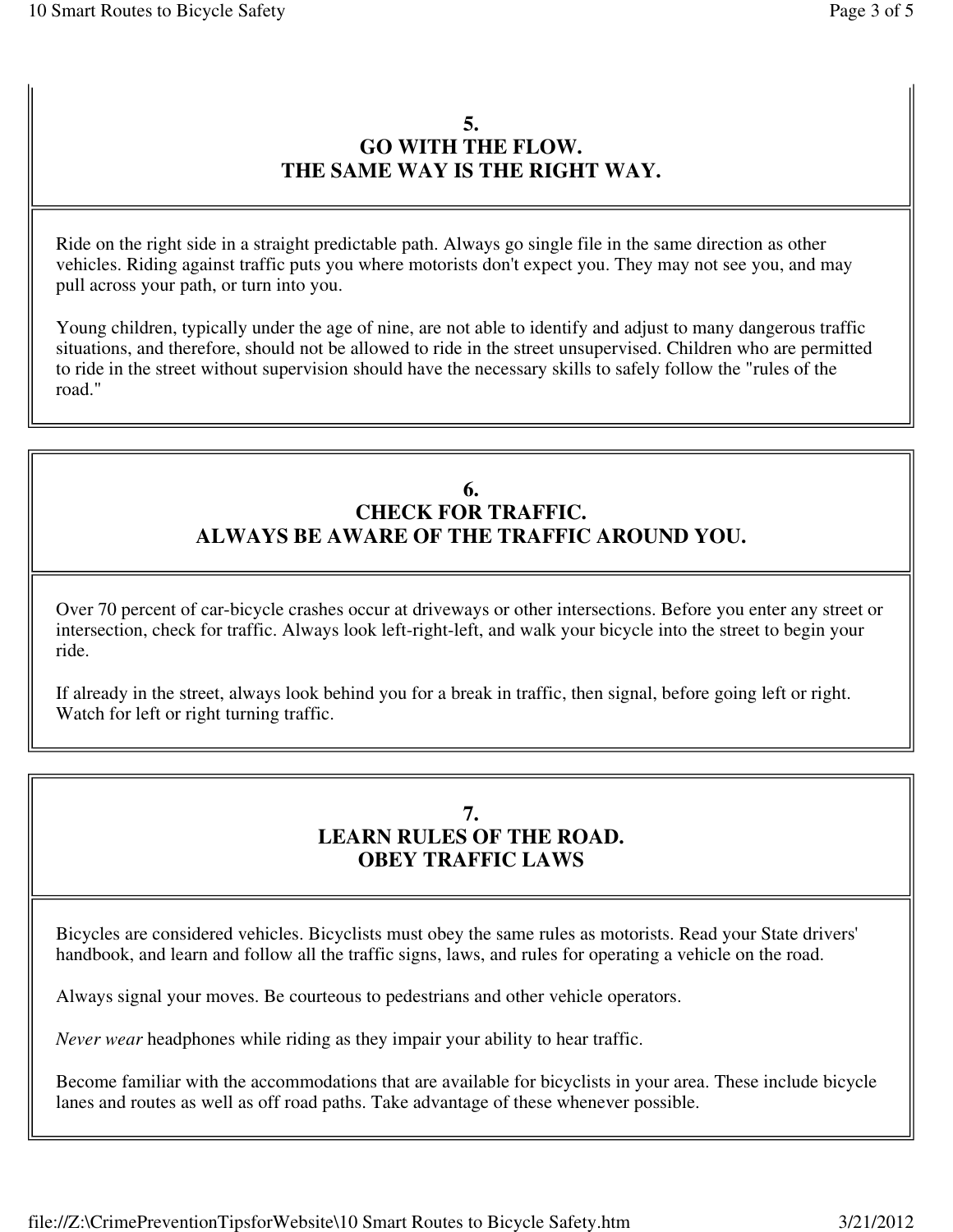## **8. ASSURE BICYCLE READINESS MAKE SURE YOUR BICYCLE IS ADJUSTED PROPERLY.**

Make sure you can stand over the top tube of your bicycle. Adjust your bicycle to fit you (see Owners Manual).

Before using your bicycle, check to make sure all parts are secure and working well. The handlebars should be firmly in place and turn easily. Your wheels must be straight and secure.

Add a carrier to the back of your bicycle if you need to carry things.

### **9. STOP IT. ALWAYS CHECK BRAKES BEFORE RIDING.**

Always control your speed by using your brakes. If your bicycle has hand brakes, apply the rear brake slightly before the front brake. Always keep your brakes adjusted. If you cannot stop quickly, adjust your brakes.

Consult your Bicycle Owner's Manual or have a bicycle shop adjust the brakes. When your hand brake levers are fully applied, they should not touch the handlebars. Each brake shoe pad should wear evenly and never be separated more than one eighth inch from the rim.

Ride slowly in wet weather and apply your brakes earlier-it takes more distance to stop.

### **10. DON'T FLIP OVER YOUR BICYCLE. WHEELS SHOULD BE SECURELY FASTENED.**

If your bicycle has quick release wheels, it is your responsibility to make sure they are firmly closed at all times and to use the safety retainer if there is one.

Check your wheels before every ride, after any fall, or after transporting your bicycle. Read your Owner's Manual for instructions and follow them. If you are even slightly confused about what "firmly closed" means, talk to your bicycle dealer before you ride your bicycle.